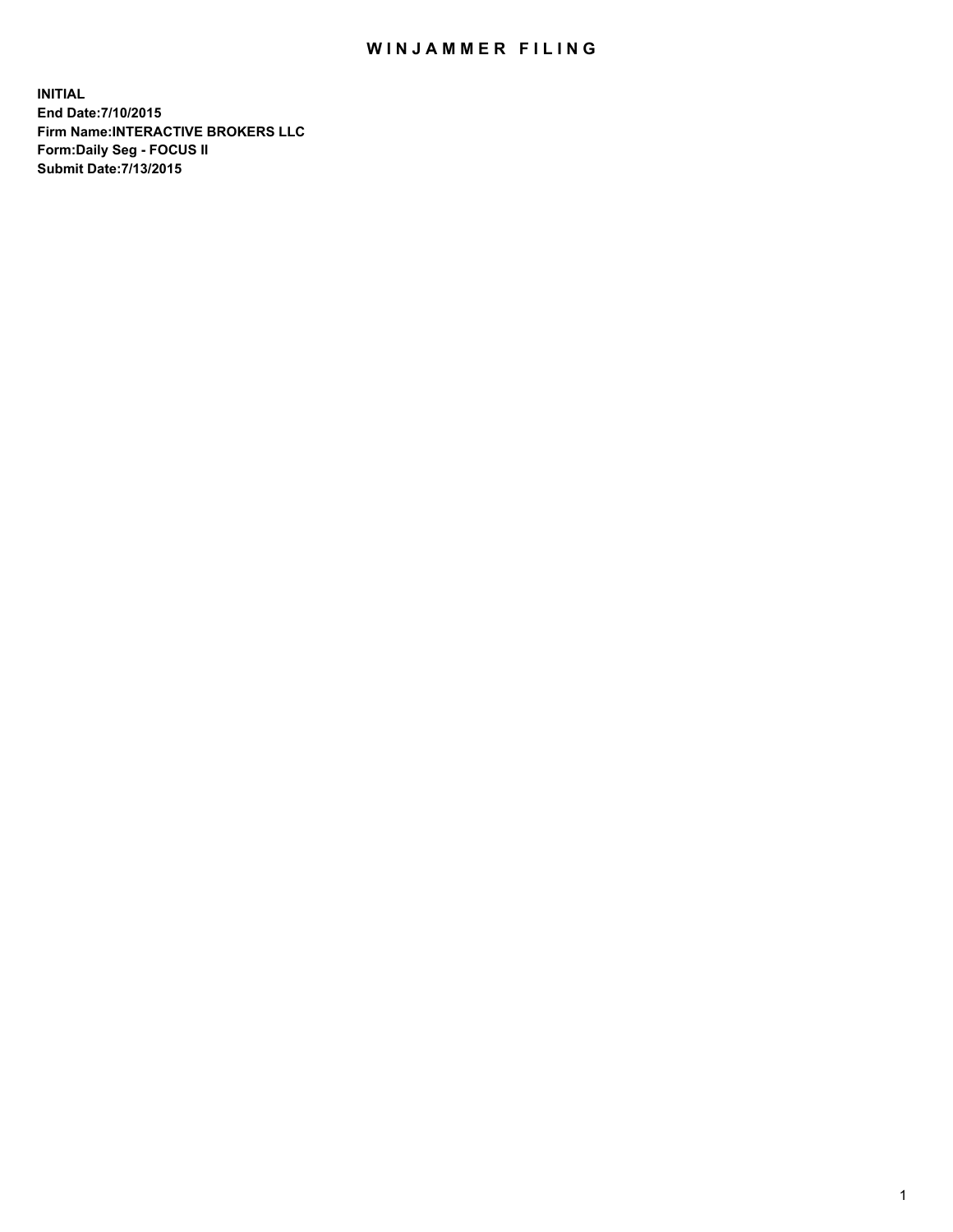## **INITIAL End Date:7/10/2015 Firm Name:INTERACTIVE BROKERS LLC Form:Daily Seg - FOCUS II Submit Date:7/13/2015 Daily Segregation - Cover Page**

| Name of Company<br><b>Contact Name</b><br><b>Contact Phone Number</b><br><b>Contact Email Address</b>                                                                                                                                                                                                                          | <b>INTERACTIVE BROKERS LLC</b><br><b>Michael Ellman</b><br>203-422-8926<br>mellman@interactivebrokers.co<br>$m$ |
|--------------------------------------------------------------------------------------------------------------------------------------------------------------------------------------------------------------------------------------------------------------------------------------------------------------------------------|-----------------------------------------------------------------------------------------------------------------|
| FCM's Customer Segregated Funds Residual Interest Target (choose one):<br>a. Minimum dollar amount: ; or<br>b. Minimum percentage of customer segregated funds required:% ; or<br>c. Dollar amount range between: and; or<br>d. Percentage range of customer segregated funds required between: % and %.                       | $\overline{\mathbf{0}}$<br>0<br>155,000,000 245,000,000<br>00                                                   |
| FCM's Customer Secured Amount Funds Residual Interest Target (choose one):<br>a. Minimum dollar amount: ; or<br>b. Minimum percentage of customer secured funds required:%; or<br>c. Dollar amount range between: and; or<br>d. Percentage range of customer secured funds required between: % and %.                          | $\overline{\mathbf{0}}$<br>0<br>80,000,000 120,000,000<br>0 <sub>0</sub>                                        |
| FCM's Cleared Swaps Customer Collateral Residual Interest Target (choose one):<br>a. Minimum dollar amount: ; or<br>b. Minimum percentage of cleared swaps customer collateral required:% ; or<br>c. Dollar amount range between: and; or<br>d. Percentage range of cleared swaps customer collateral required between:% and%. | $\overline{\mathbf{0}}$<br>$\underline{\mathbf{0}}$<br>0 <sub>0</sub><br>0 <sub>0</sub>                         |

Attach supporting documents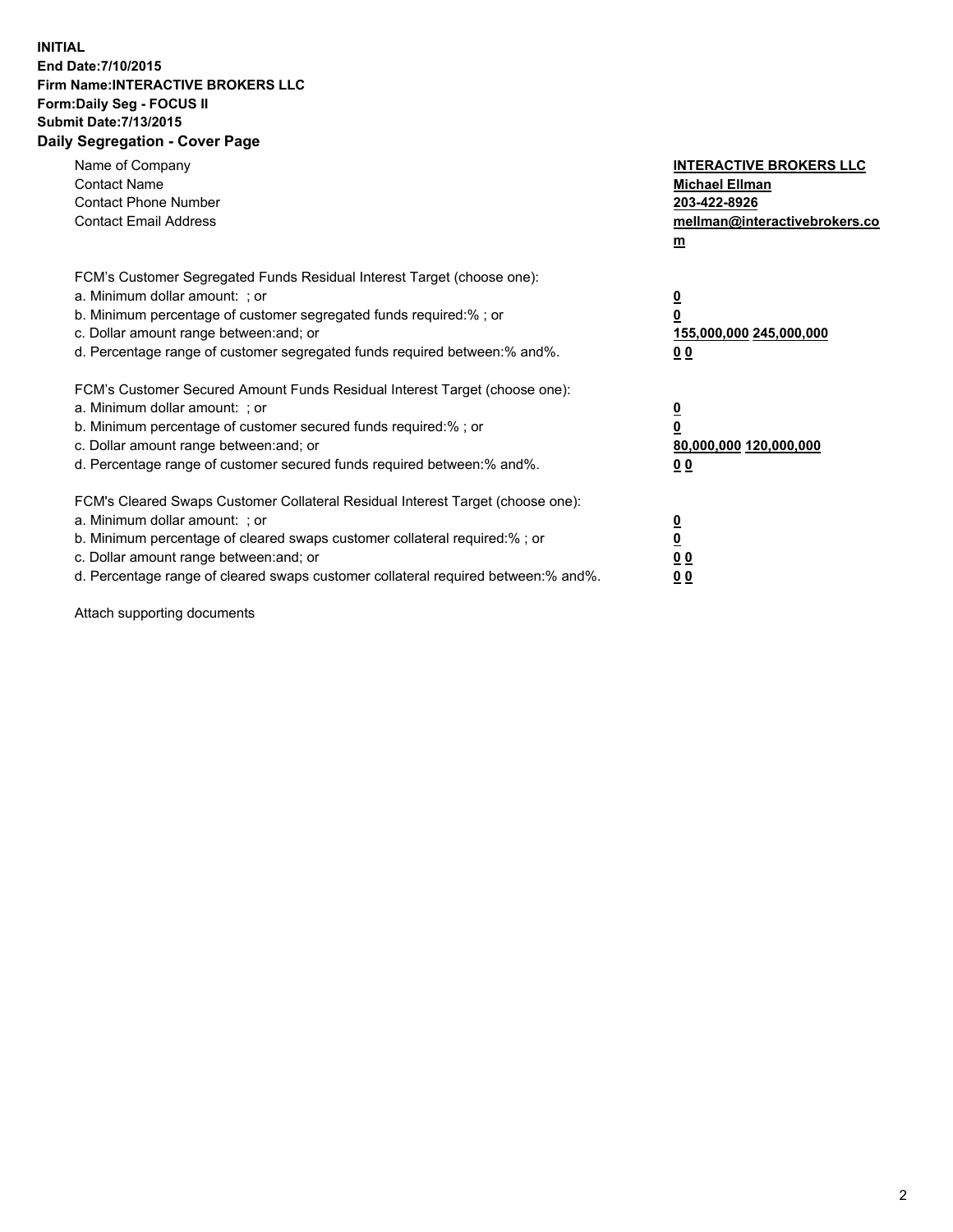## **INITIAL End Date:7/10/2015 Firm Name:INTERACTIVE BROKERS LLC Form:Daily Seg - FOCUS II Submit Date:7/13/2015 Daily Segregation - Secured Amounts**

|                | Daily Jegregation - Jeculed Aniounts                                                                       |                                    |
|----------------|------------------------------------------------------------------------------------------------------------|------------------------------------|
|                | Foreign Futures and Foreign Options Secured Amounts                                                        |                                    |
|                | Amount required to be set aside pursuant to law, rule or regulation of a foreign                           | $0$ [7305]                         |
|                | government or a rule of a self-regulatory organization authorized thereunder                               |                                    |
| 1.             | Net ledger balance - Foreign Futures and Foreign Option Trading - All Customers                            |                                    |
|                | A. Cash                                                                                                    | 445,008,100 [7315]                 |
|                | B. Securities (at market)                                                                                  | $0$ [7317]                         |
| 2.             | Net unrealized profit (loss) in open futures contracts traded on a foreign board of trade                  | 15,492,637 [7325]                  |
| 3.             | Exchange traded options                                                                                    |                                    |
|                | a. Market value of open option contracts purchased on a foreign board of trade                             | <b>24,334</b> [7335]               |
|                | b. Market value of open contracts granted (sold) on a foreign board of trade                               | -104,660 [7337]                    |
| 4.             | Net equity (deficit) (add lines 1. 2. and 3.)                                                              | 460,420,411 [7345]                 |
| 5.             | Account liquidating to a deficit and account with a debit balances - gross amount                          | 65,137 [7351]                      |
|                | Less: amount offset by customer owned securities                                                           | 0 [7352] 65,137 [7354]             |
| 6.             | Amount required to be set aside as the secured amount - Net Liquidating Equity                             | 460,485,548 [7355]                 |
|                | Method (add lines 4 and 5)                                                                                 |                                    |
| 7.             | Greater of amount required to be set aside pursuant to foreign jurisdiction (above) or line                | 460,485,548 [7360]                 |
|                | 6.                                                                                                         |                                    |
|                | FUNDS DEPOSITED IN SEPARATE REGULATION 30.7 ACCOUNTS                                                       |                                    |
| $\mathbf{1}$ . | Cash in banks                                                                                              |                                    |
|                | A. Banks located in the United States                                                                      | $0$ [7500]                         |
|                | B. Other banks qualified under Regulation 30.7                                                             | 0 [7520] 0 [7530]                  |
| 2.             | Securities                                                                                                 |                                    |
|                | A. In safekeeping with banks located in the United States                                                  | 494,752,796 [7540]                 |
|                | B. In safekeeping with other banks qualified under Regulation 30.7                                         | 0 [7560] 494,752,796 [7570]        |
| 3.             | Equities with registered futures commission merchants                                                      |                                    |
|                | A. Cash                                                                                                    | $0$ [7580]                         |
|                | <b>B.</b> Securities                                                                                       | $0$ [7590]                         |
|                | C. Unrealized gain (loss) on open futures contracts                                                        | $0$ [7600]                         |
|                | D. Value of long option contracts                                                                          | $0$ [7610]                         |
|                | E. Value of short option contracts                                                                         | 0 [7615] 0 [7620]                  |
| 4.             | Amounts held by clearing organizations of foreign boards of trade                                          |                                    |
|                | A. Cash                                                                                                    | $0$ [7640]                         |
|                | <b>B.</b> Securities                                                                                       | $0$ [7650]                         |
|                | C. Amount due to (from) clearing organization - daily variation                                            | $0$ [7660]                         |
|                | D. Value of long option contracts                                                                          | $0$ [7670]                         |
|                | E. Value of short option contracts                                                                         | 0 [7675] 0 [7680]                  |
| 5.             | Amounts held by members of foreign boards of trade                                                         |                                    |
|                | A. Cash                                                                                                    | 144,864,172 [7700]                 |
|                | <b>B.</b> Securities                                                                                       | $0$ [7710]                         |
|                | C. Unrealized gain (loss) on open futures contracts                                                        | 13,130,210 [7720]                  |
|                | D. Value of long option contracts                                                                          | 24,343 [7730]                      |
|                | E. Value of short option contracts                                                                         | -104,663 [7735] 157,914,062 [7740] |
| 6.             | Amounts with other depositories designated by a foreign board of trade                                     | 0 [7760]                           |
| 7.             | Segregated funds on hand                                                                                   | $0$ [7765]                         |
| 8.             | Total funds in separate section 30.7 accounts                                                              | 652,666,858 [7770]                 |
| 9.             | Excess (deficiency) Set Aside for Secured Amount (subtract line 7 Secured Statement<br>Page 1 from Line 8) | 192,181,310 [7380]                 |
| 10.            | Management Target Amount for Excess funds in separate section 30.7 accounts                                | 80,000,000 [7780]                  |
| 11.            | Excess (deficiency) funds in separate 30.7 accounts over (under) Management Target                         | 112,181,310 [7785]                 |
|                |                                                                                                            |                                    |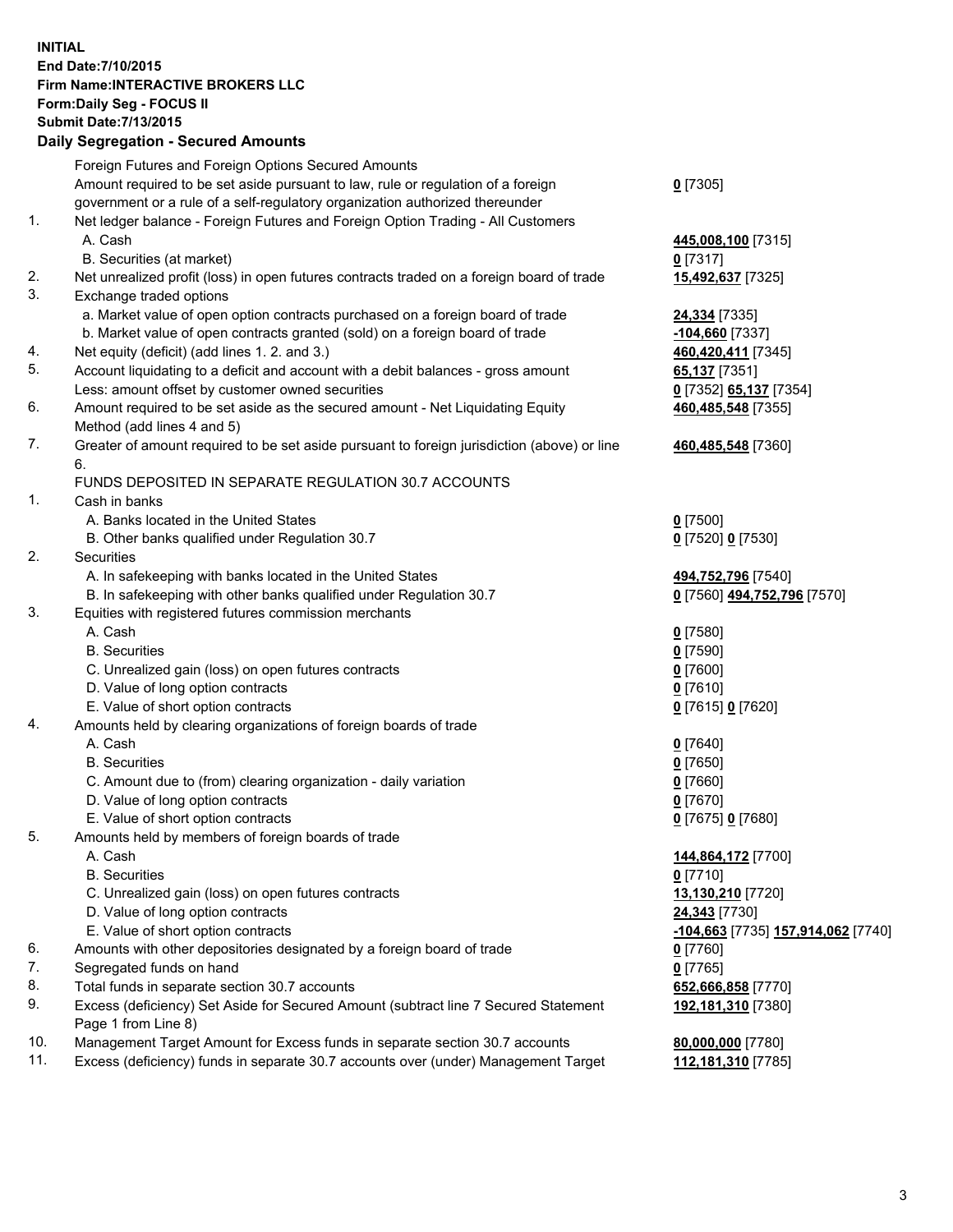**INITIAL End Date:7/10/2015 Firm Name:INTERACTIVE BROKERS LLC Form:Daily Seg - FOCUS II Submit Date:7/13/2015 Daily Segregation - Segregation Statement** SEGREGATION REQUIREMENTS(Section 4d(2) of the CEAct) 1. Net ledger balance A. Cash **2,647,302,220** [7010] B. Securities (at market) **0** [7020] 2. Net unrealized profit (loss) in open futures contracts traded on a contract market **-40,330,871** [7030] 3. Exchange traded options A. Add market value of open option contracts purchased on a contract market **81,771,098** [7032] B. Deduct market value of open option contracts granted (sold) on a contract market **-161,575,343** [7033] 4. Net equity (deficit) (add lines 1, 2 and 3) **2,527,167,104** [7040] 5. Accounts liquidating to a deficit and accounts with debit balances - gross amount **78,968** [7045] Less: amount offset by customer securities **0** [7047] **78,968** [7050] 6. Amount required to be segregated (add lines 4 and 5) **2,527,246,072** [7060] FUNDS IN SEGREGATED ACCOUNTS 7. Deposited in segregated funds bank accounts A. Cash **480,239,046** [7070] B. Securities representing investments of customers' funds (at market) **1,287,791,510** [7080] C. Securities held for particular customers or option customers in lieu of cash (at market) **0** [7090] 8. Margins on deposit with derivatives clearing organizations of contract markets A. Cash **10,658,580** [7100] B. Securities representing investments of customers' funds (at market) **95,080,979** [7110] C. Securities held for particular customers or option customers in lieu of cash (at market) **0** [7120] 9. Net settlement from (to) derivatives clearing organizations of contract markets **-1,099,044** [7130] 10. Exchange traded options A. Value of open long option contracts **1,062,215** [7132] B. Value of open short option contracts **-3,881,866** [7133] 11. Net equities with other FCMs A. Net liquidating equity **-75,254,989** [7140] B. Securities representing investments of customers' funds (at market) **963,218,750** [7160] C. Securities held for particular customers or option customers in lieu of cash (at market) **0** [7170] 12. Segregated funds on hand **0** [7150] 13. Total amount in segregation (add lines 7 through 12) **2,757,815,181** [7180] 14. Excess (deficiency) funds in segregation (subtract line 6 from line 13) **230,569,109** [7190] 15. Management Target Amount for Excess funds in segregation **155,000,000** [7194]

16. Excess (deficiency) funds in segregation over (under) Management Target Amount Excess

**75,569,109** [7198]